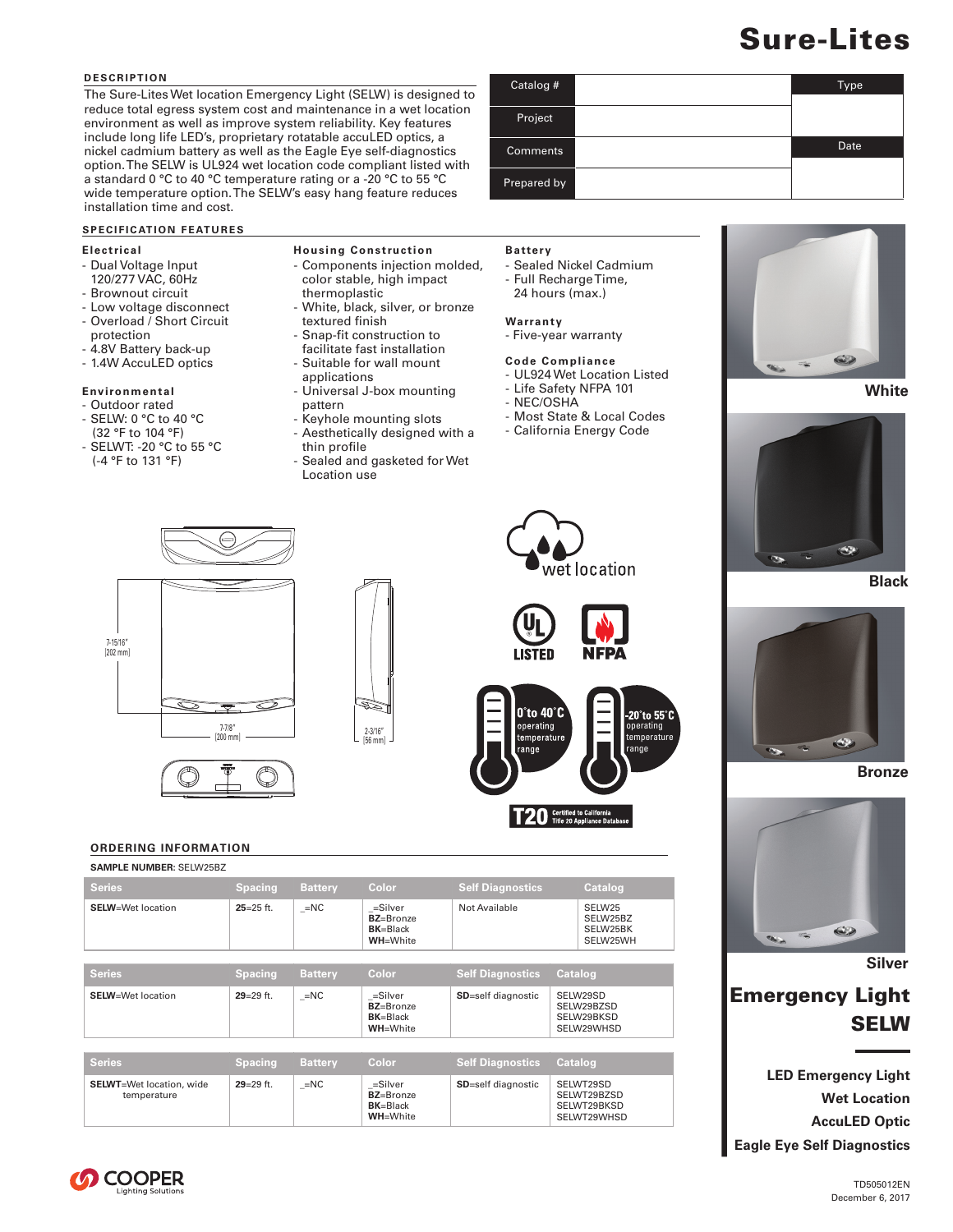#### **ELECTRICAL DATA**

|                  |           | <b>120V</b> |       | <b>277V</b> |             |      |  |
|------------------|-----------|-------------|-------|-------------|-------------|------|--|
| <b>Model</b>     | Power (W) | Current (A) | PF    | Power (W)   | Current (A) | PF   |  |
| <b>SELW29SD</b>  | 0.6       | 0.07        | 0.07  | 0.7         | 0.07        | 0.03 |  |
| <b>SELW25</b>    | 0.6       | 0.08        | 0.064 | 0.8         | 0.08        | 0.03 |  |
| <b>SELWT29SD</b> | 2.0       | 0.3         | 0.07  | 1.8         | 0.21        | 0.03 |  |

#### **PHOTOMETRY** Symbol Qty Label Arrangement Total Lamp Lumens LLF Description

#### **SELW29SD; SELWT29SD**



Illuminance (Fc)

**SELW25**



| $\mathbf x$ | Y     | z   |  |
|-------------|-------|-----|--|
| 0           | 0.33  | 7.5 |  |
| 0.33        | 0.33  | 7.5 |  |
| 24.33       | 0.324 | 7.5 |  |
| 48.33       | 0.317 | 7.5 |  |
| 72.33       | 0.311 | 7.5 |  |
| 96.33       | 0.305 | 7.5 |  |
| 24          | 0.323 | 7.5 |  |
| 48          | 0.316 | 7.5 |  |
| 72          | 0.309 | 7.5 |  |
| 96          | 0.302 | 7.5 |  |

\*\*\*The "Rule of Thumb" spacing guidelines are designed to achieve 1 foot-candle average and 0.1 foot-candle minimum with a 40:1 maximum/minimum ratio. The corridor used is 100 feet long, 9 foot ceiling with a 6 foot wide walkway and 3 foot path of egress. The reflectances are 80% ceiling, 50% walls and 20% floors. The fixture mounting height is 7.5 feet. Cooper Lighting Solutions assumes no responsibility for local requirements or specific project variables. This is a guideline to be used as a design aid, not as guarantee of any code compliance.

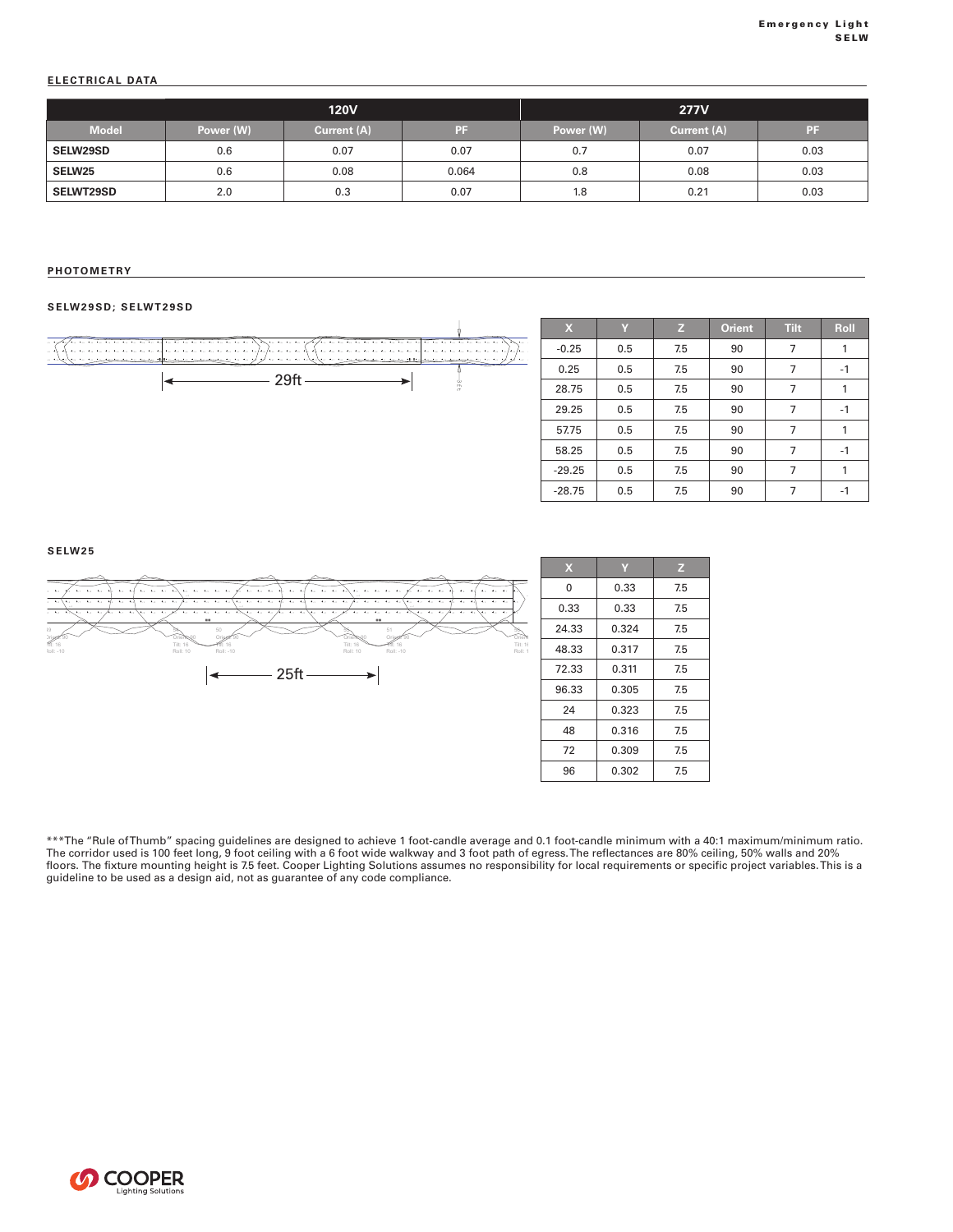#### **TECHNICAL DATA**

#### **AccuLED Optics**

The AccuLED precision engineered optics display sharp cutoffs and oval light pattern, which provide a clear path of egress per UL924 standards. The efficient optical design increases spacing distance between units, while providing evenly diffused light pattern throughout the egress path for both 1 foot candle average and 0.1 ft candle minimum. The lens swivel feature within the AccuLED optic provides the opportunity of forward-throw of egress lighting.

#### **Mechanical Housing**

All components are injection molded with a color stable, high impact thermoplastic resin. The surface is textured to improve aesthetic appearance. The housing construction is designed with snap-fit components and reinforcement ribs to provide maximum strength at minimum installation effort. The mounting hole pattern is universal to junction box requirements and is suitable for wall mount applications.

### **EZ Hang – Mounting Feature**

The hands-free EZ Hang feature allows the installer to hang the emergency light face from the back plate in order to easily and efficiently make the power connections.

#### **Eagle Eye™ Self Diagnostics**

The Eagle Eye self-diagnostic software will automatically perform all tests required by UL924, and NFPA101. The system indicates the status of the emergency light at all times using the LED indicator. A 90 minute battery power (emergency mode) simulation test will occur once every 12 months. A 30 second battery power simulation test will occur every 30 days. The Solid-State microprocessor based system has the ability to accurately detect and warn of system failures, plus it incorporates all of the standard electronic features that sets Sure-Lites apart from its competition. Eagle Eye self diagnostic software automatically performs all testing required by the NFPA 101 Life Safety Code and systematically calibrates itself in the field, reducing installation labor and eliminating manual calibration errors.

#### **Low Voltage Disconnect**

When the battery's terminal voltage falls, the low-voltage circuitry disconnects the lighting load. The disconnect remains in effect until normal utility power is restored preventing deep battery discharge.

#### **Brownout Circuit**

The brownout circuit monitors the flow of AC current to the unit and activates the emergency light heads when a predetermined reduction of AC power occurs.

#### **Warranty**

The SELW series is backed by a five-year warranty on the fixtures and a seven-year pro-rata warranty on the NiCad batteries.

#### **SELF DIAGNOSTIC TESTING OPERATIONS**

The Sure-Lites Eagle Eye Self Diagnostics is continuously monitoring your emergency fixture, and will signal any failure through the 3 color indicator LED.

#### **Initial Operation:**

When the unit is first powered up, it will go into a 24 hour fast charge, indicated by the indicator LED pulsing green. Once the unit has fully charged, it will perform a self calibration, after which the LED will change to steady green, indicating the unit is fully charged and float charging the battery to maintain readiness.

#### **Automatic Testing:**

The unit will perform a battery capacity, lamp/LED, and charge circuit test every 30 days for 30 seconds. During this time, the indicator LED will change to a steady yellow. It will perform a full battery capacity (90 minute) test once per year. During this time, the indicator LED will change to a blinking yellow.

#### **Manual Testing:**

- 10 Second "Installation" test Press and release the test button once during fast charge (blinking green) to initiate a 10 second quick test. The sign will switch to emergency mode for 10 seconds allowing the installer to verify proper installation of the unit, and the LED indicator will turn solid yellow
- 30 Second Test Press and release the test button once during float charge (steady green). The indicator LED will turn steady yellow to indicate the unit is performing a 30 second test of the batteries and lamps/LEDs
- 90 Minute Test Press and release the test button a second time during a 30 second test (steady yellow) to change to a 90 minute test. During this test, the LED indicator will change to blinking yellow, and the circuit will perform a full battery capacity, charge circuit, and LED test
- Canceling Test Press and release the test button during the 90 minute test (flashing yellow) to return the fixture to its original state (fast charge or float charge)

#### **Laser Test:**

The SD versions are equipped with a Laser Test function, that allows the unit to be manually tested without the need to physically press the test button. Shining a laser pointer in the hole marked "LASER TEST" on the bottom of the unit has the same effect as a press and release of the test button.

#### **Clearing Failure Codes:**

- A battery failure (LED two blink red) can be cleared by replacing the battery. Disconnecting the battery and AC power, or performing a full 90 minute discharge, will reset the error code, however, it will return if the battery is faulty
- Charge Circuit (LED three blink red) and lamp/LED failure (LED four blink red) will clear when the unit successfully passes a manual or